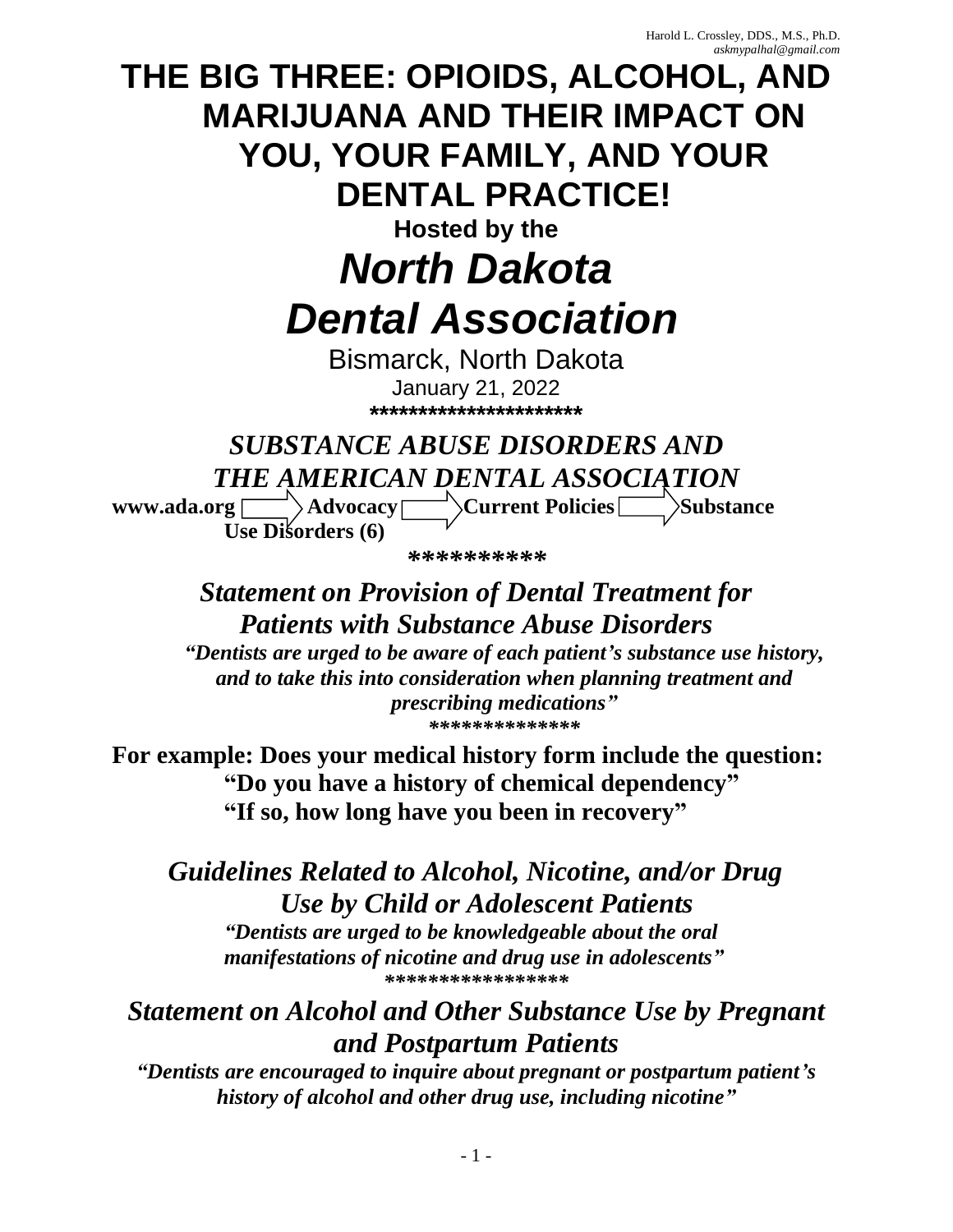## **I. OPIOIDS**

- A. Opioid statistics
	- 1. Nationally the annual number of deaths

from drug overdoses now exceeds the number of deaths caused by motor vehicle accidents, guns, and HIV/AIDS each in 2018.

- 2. In 2019 the CDC reported an estimated 193 Americans died every day from a drug overdose
- 3. From May 2019 to May 2020 approximately 81,000 overdose deaths (222people/day)-CDC Wonder 2021
- B. Opioid mechanism of action
	- Mu, Delta, and Kappa receptors
- C. Definitions
	- 1. Opiate-naturally derived
		- a. morphine
		- b. codeine
		- c. thebaine
	- 2. Opioid-general term to denote any opioid-synthetic or semisynthetic
		- a. synthetic opioids
			- meperidine (Demerol)
			- fentanyl (Duragesic, Actiq)
			- carfentanil (Wildnil)
			- methadone (Dolophine)
			- buprenorphine (Subutex)
		- b. semisynthetic opioids
			- hydrocodone
			- oxycodone
			- oxymorphone
			- hydromorphone
			- heroin
	- 3. Narcotic-general term for any drug that causes drowsiness
		- a. tranquilizers
		- b. sedatives
		- c. hypnotics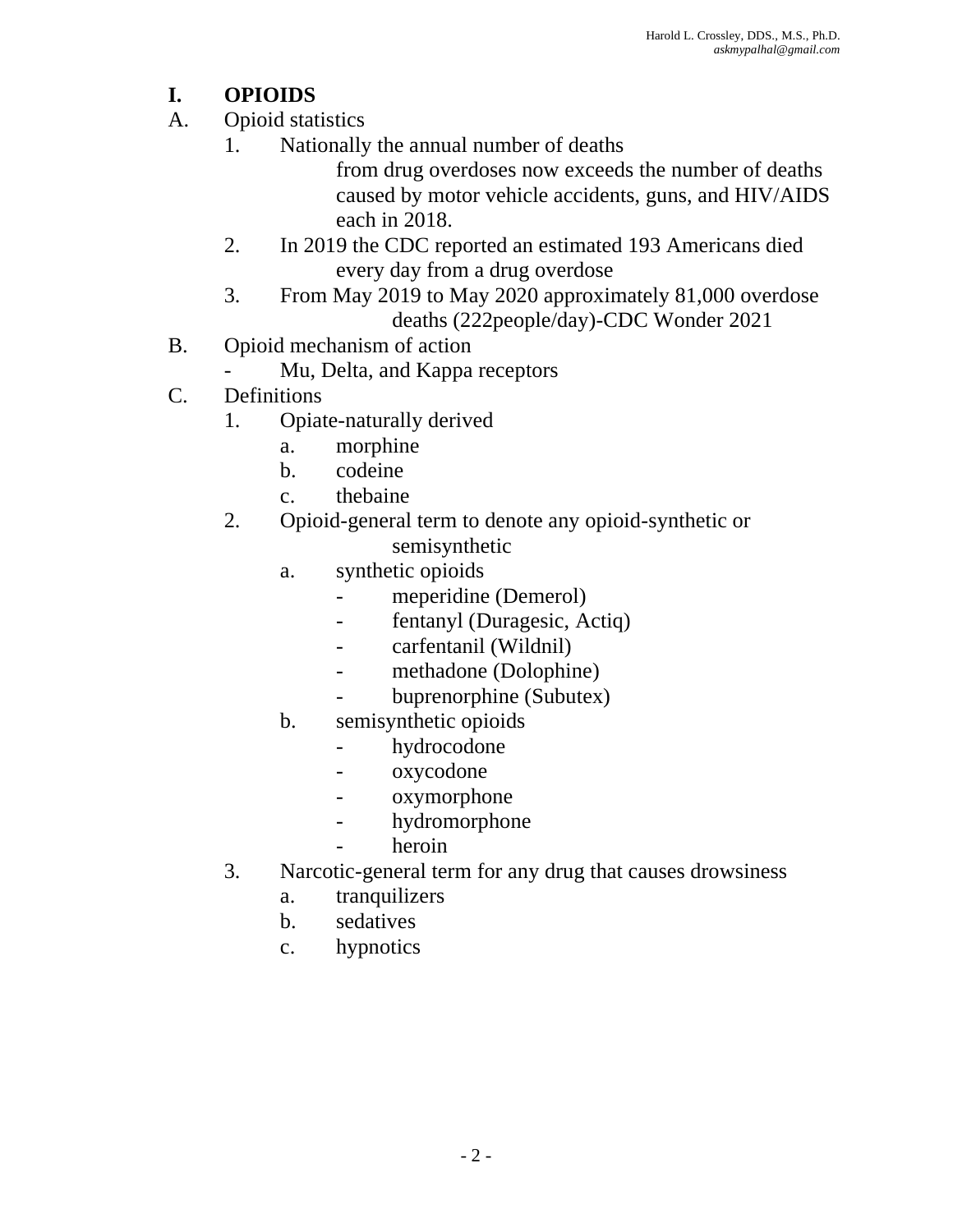- D. Signs and symptoms of opioid use
	- 1. lethargy
	- 2. confused
	- 3. glazed eyes
	- 4. unresponsive
	- 5. slurred speech
	- 6. pinpoint pupils (miosis)
	- 7. craving for sweets
	- 8. xerostomia
- E. What is Opium?
	- 1. extracted from plant papaver somniferum
	- 2. Afghanistan largest cultivator in the world
	- 3. Mexico and Colombia greatest contributors to U.S. heroin
- F. Morphine is extracted from opium gum and converted into heroin
- G. Routes of administration of heroin
	- a. intravenous
	- b. snorting
	- c. inhaling (smoking)
- H. Opioid detection in urine
	- a. 300 ng/ml was a positive test
	- b. presently is 2000 ng/ml
- I. Dental Considerations
	- 1. High caries rate
		- craving for sweets and profound xerostomia
	- 2. CNS depressant (watch out for drug interactions with oral/IV Sedation)
	- 3. Good prescribing guidelines
		- write the actual amount prescribed in addition to writing the number to discourage alterations of the prescription order
		- when prescribing an opioid medication always select the lowest potency and the smallest quantity that will relieve the patient's pain

## J. **BEWARE OF THE DOCTOR SHOPPER**

- 1. Warning Signs
	- a. Name that drug
	- b. Rx by telephone
	- c. After hours requests
	- d. Out-of-towners
	- e. Unusual behavior
	- f. Cutaneous indications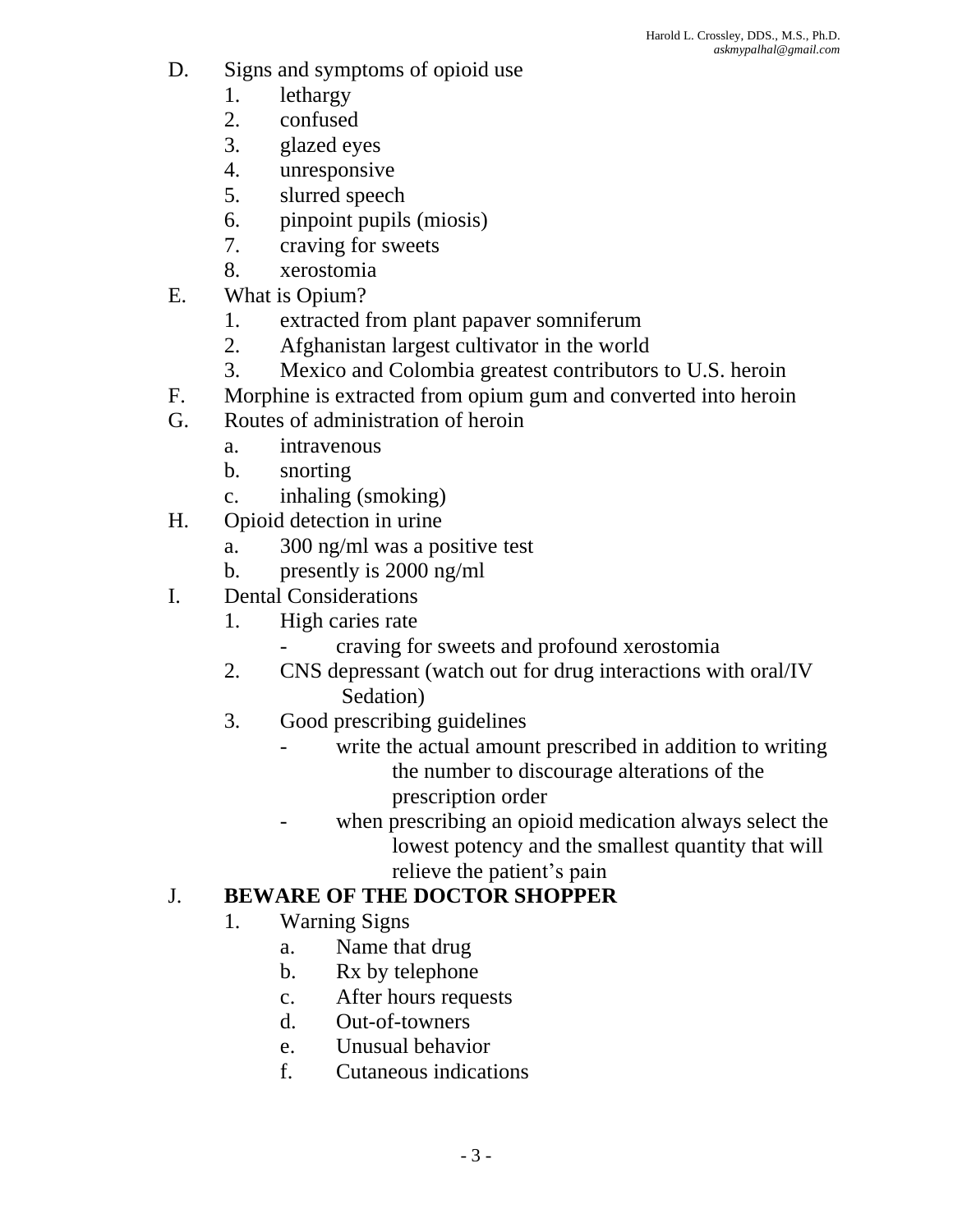- 2. Management of the "doctor shopper"
	- a. Thorough examination
	- b. Document, document-**CHECK YOUR PDMP**
	- c. Request photo identification
	- d. Confirm Telephone # and address
	- e. Prescribe limited amounts
	- f. NSAIDs are drug of choice

#### **II. ALCOHOL**

- A. General information-Social Costs
	- 1. Most abused drug in U.S. today
	- 2. estimated to cost U.S. \$185 billion annually
	- 3. 29% traffic fatalities involve alcohol

#### B. Absorption

- 1. 75% of oral dose is absorbed from small intestine
- 2. depends on gastric emptying time
- 3. therefore, rate of absorption is influenced by food
- C. Metabolism-liver
	- alcohol  $\longrightarrow$  acetaldehyde  $\longrightarrow$  acetic acid  $\longrightarrow$  CO<sub>2</sub> & H<sub>2</sub>O
- D. Pharmacologic effects
	- 1. Central nervous system (CNS)-"downer"
		- continuous CNS depressant **(it is not a stimulant)**
	- 2. Kidneys-diuretic
	- 3. Sexual Function
- E. Toxicity

### F. **Effects on fetus are irreversible**

#### **III. MARIJUANA**

A. A weed-like plant that has been used a source of food,

medicine, as a recreational drug and fiber for clothing since prehistoric times.

- common street names
	- ganja, sensimilla, giggle smoke, mary jane, dab, scat, shatter, mids
	- the term "dope" rarely used today more contemporary term is "weed"

- April 20 is considered "Annual Cannabis Day" **(the** 

## **number "420" refers to marijuana)**

- B. Identification of cannabis
	- Plant stem will have an odd number of leaves  $(3, 5, 0r)$ .
		- Each leaf exhibits a serrated edge and the vein pattern is unique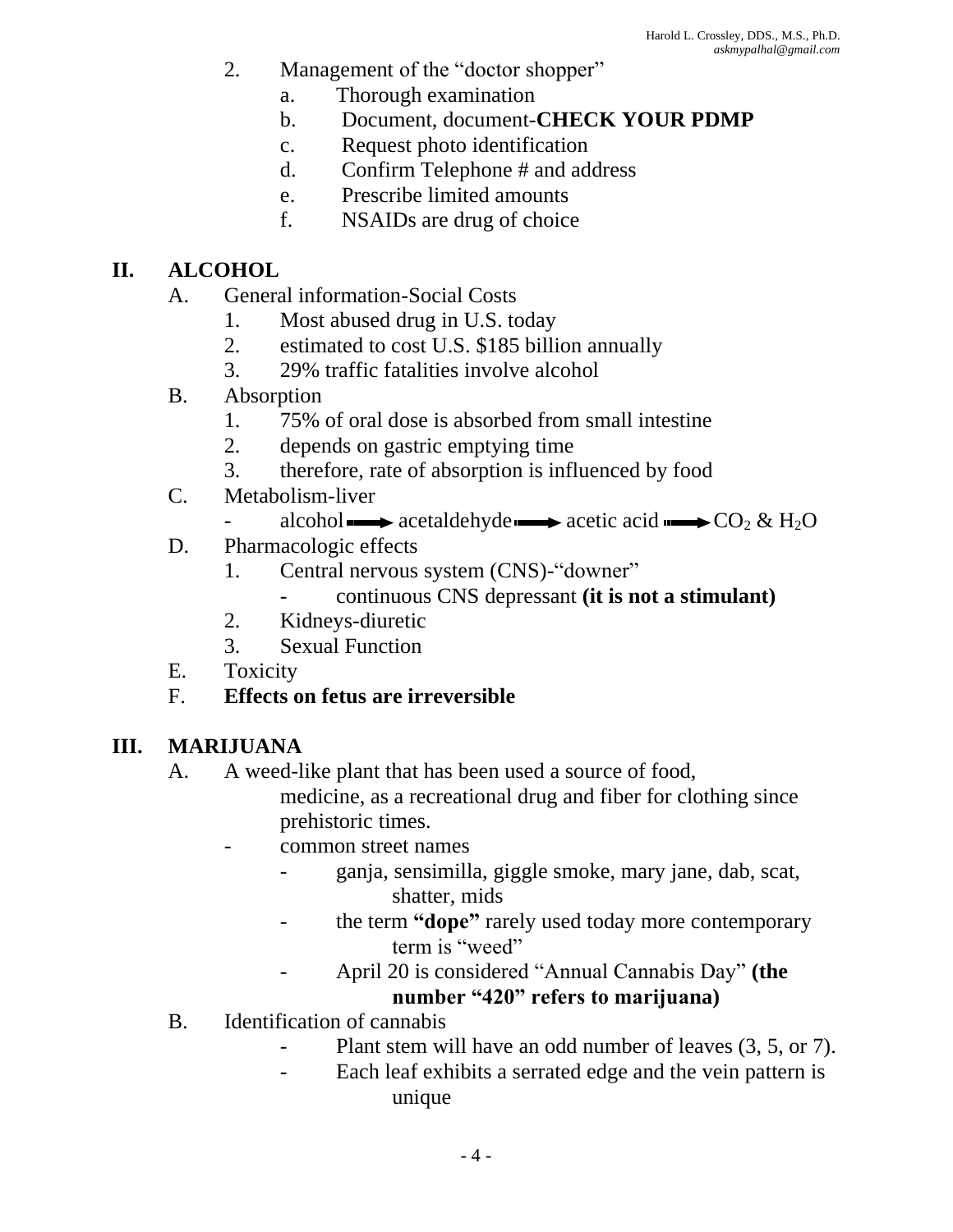- C. Three Species
	- 1. cannabis sativa
		- plants are tall and sparse (may be up to 20 feet)
		- leaves are long and slender
		- usually grown outdoors

Cannabis sativa (continued)

- $\sim$  13 weeks to mature with lower yields
- more potent than indica species
- higher concentrations of tetrahydrocannabinol (THC) resulting in more mood changes, perception, behavior, and hallucinations
- 2. cannabis indica
	- plants are short and compact
	- leaves are broader and short
	- usually grown indoors (shorter growing season)
	- higher levels of cannabidiol (CBD) makes you drowsier than sativa
		- may be useful as a sedative, treating epilepsy resistant to traditional medications, relieve pain,
			- muscle spasms and tremors
- 3. cannabis ruderalis-not significant
- D. Parts of the Plant
	- 1. Seeds, leaves, and stems-low concentration of psychoactive cannabinoids
		- often referred to as **"marijuana"**, **"grass"**, **"weed"**
		- seeds do not contain any psychoactive cannabinoids-used to grow more plants
		- ground up seeds, stems, and leaves are rolled into **"joints"** or **"spliffs"**
		- as the joint burns down it is referred to as a **"roach"**
		- cigars can be hollowed out and packed with marijuana called **"blunts"** or **"rillos"**
		- **- Hemp** contains less than 0.3% THC
		- used to make rope, soaps, cosmetics, clothing, and car parts
		- Hemp lollypops can be purchased in shops selling
			- drug paraphernalia
	- 2. The "Flowers or "buds"
		- Sex of plant very important-female plant contains higher concentrations of psychoactive chemicals
		- **Sinsemilla** (without seeds)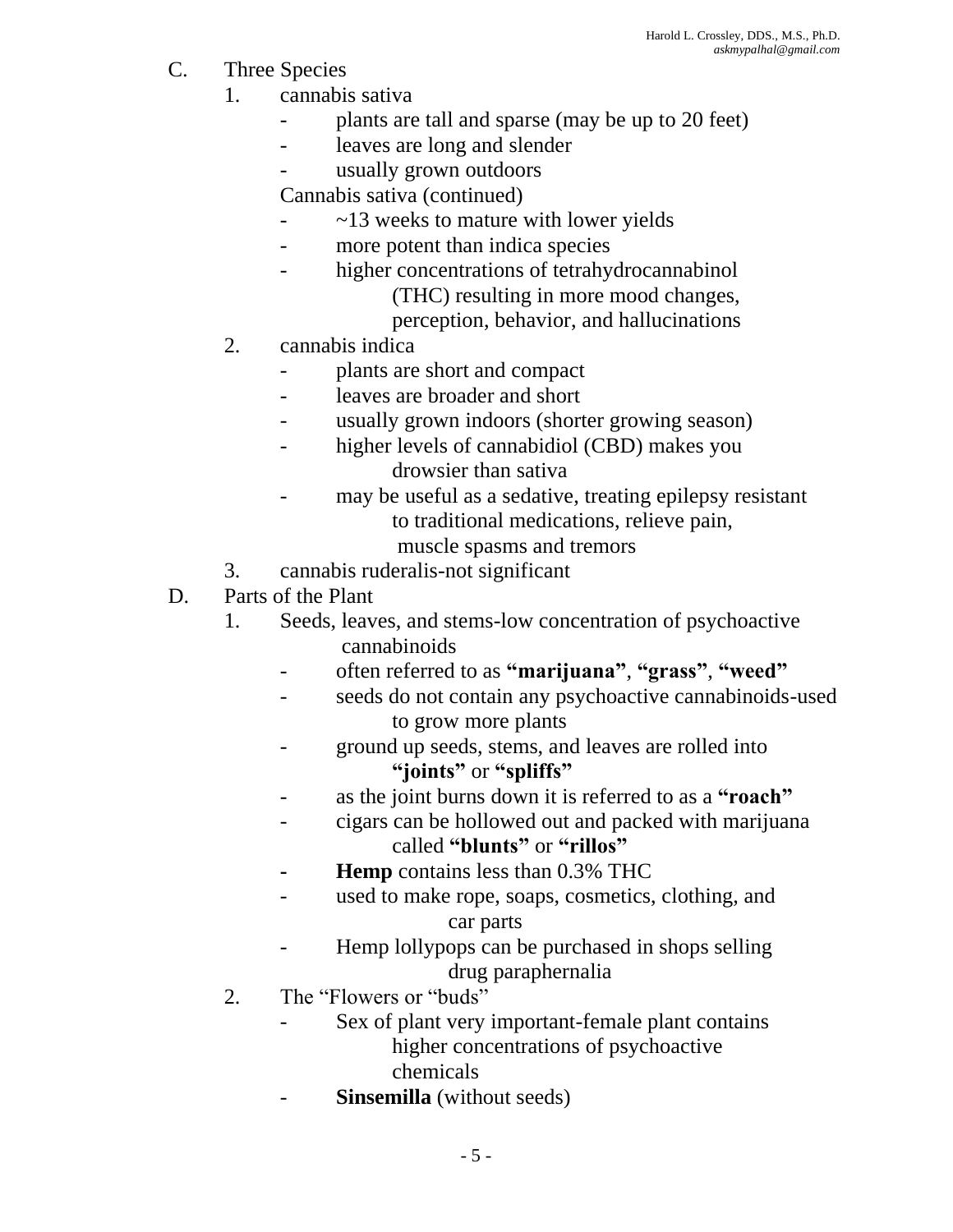- The buds contain hair-like projections called "trichomes"
- Trichomes contain a resin which is released with heat and pressure-called **hashish**
- **- Hashish** has the highest concentration of psychoactive cannabinoids
- E. Chemical composition of cannabis
	- 1. Approximately 483 compounds have been identified 65 have been identified as cannabinoids (active)
	- 2. proportion and type of cannabinoids vary according to species, variety (strain) and growing conditions.
	- 3. strain is named by the grower according to smell, appearance, and psychoactive effects
- F. Clinical pharmacologic effects
	- 1. dose-dependent
	- 2. determined by set and setting of the intoxicated person
	- 3. euphoria (mellowing out)everything becomes  $\implies$ comical  $\Longrightarrow$  problems disappear, munchies  $\Longrightarrow$  time and space distortion  $\implies$  dysphoria  $\implies$  paranoia, fear,  $\text{anxity} \Longrightarrow \text{accidental death}$
	- 4. signs/symptoms of marijuana use
		- a. blood shot eyes
		- b. slow to respond
		- c. slurred speech
		- d. glazed eyes
		- e. odor on breath and clothes
	- 5. Excretion/detection
		- a. casual user-2 to 4 days
		- b. heavy user-30 to 60 days
- G. Routes of administration
	- 1. smoked in the form of a cigarette (joint, spliff, etc.)
		- most efficient method
		- quick onset, short duration
		- smoke is dry and harsh
		- water pipe, hookah,"Bong"
	- 2. vaporized in its native state (vegetative material)
		- almost as efficient as smoking without the harsh dry feeling
		- use commercial vaporizers
		- E-cigarettes can be used